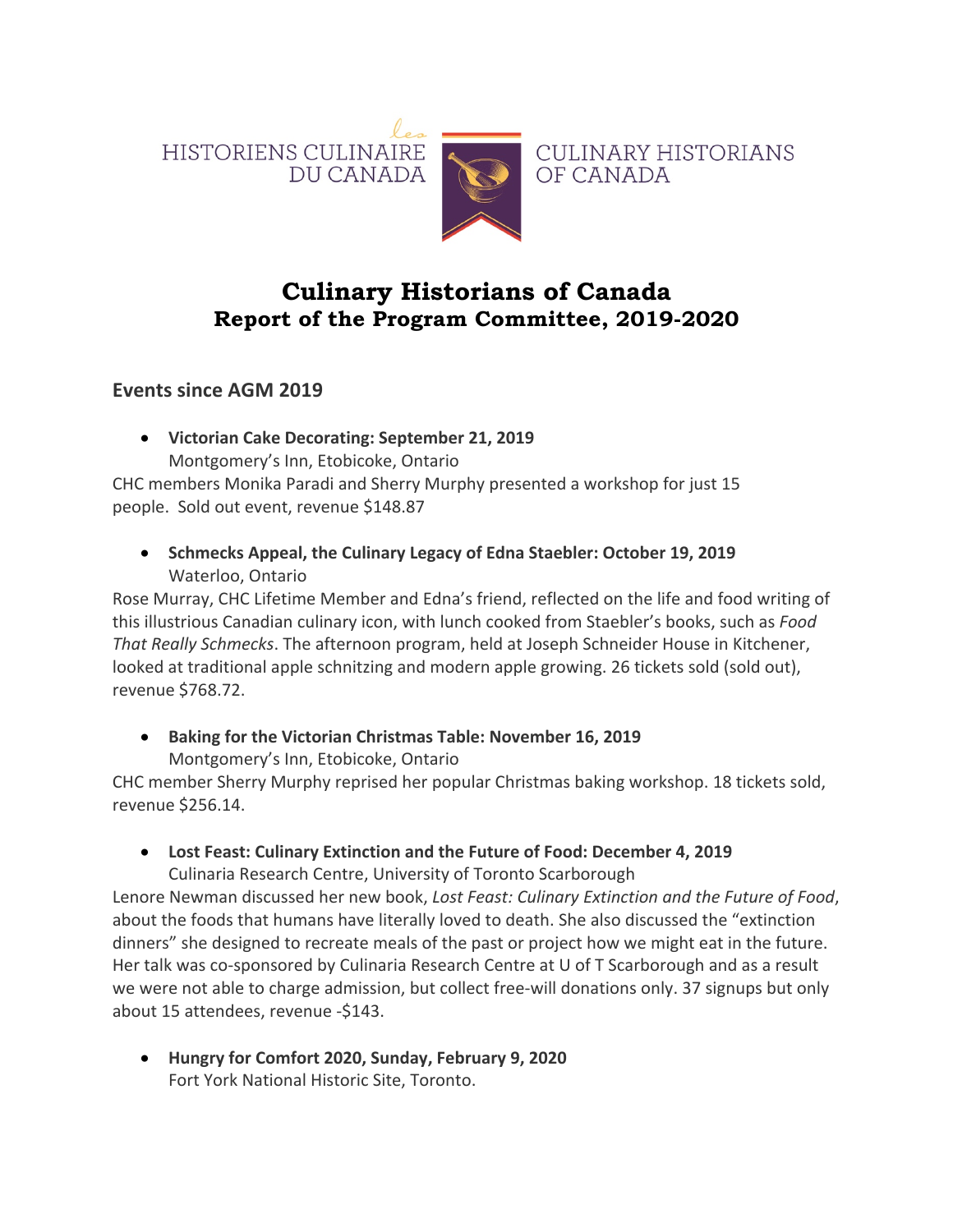Culinary Historians of Canada handled the Preserves and Baking competition again this year. The categories this year were Seville Orange Marmalade, Citrus Marmalade, Apple Chutney and Challah Bread. 9 entries, revenue \$45.

## • **Family Winter Fun Day at Fort York, February 17, 2020**

Fort York National Historic Site, Toronto

CHC set up a display at Family Winter Fun Day on the theme of *Cookbooks: The Family Connection*. We sampled cookies made from the 3rd edition (1954) of The Wimodausis Club Cook Book (so named because the members of this Toronto-based women's club were WIves, MOthers, DAUghters and SISters.) We will also showed various traditional and vintage ways in which families have passed down their recipes. We invited visitors to bring their own family favourites. Admission was free, many attendees.

### • **John Ota's "The Kitchen" March 5, 2020**

### Campbell House, Toronto

John Ota – architect, designer, historic preservationist, member of the Culinary Historians of Canada – talked about his new book, *The Kitchen*, written as part of his quest to seek out – and be inspired by – the great historic kitchens of Canada and the USA. Samples from some of the historic recipes mentioned in the book were available to delighted guests. 53 tickets sold (sold out), revenue \$368.29.

#### • **Behind Every Great Cook is a Great Mother, Summer 2020**

Zoom interviews with notable Canadian chefs, cooks and culinary authors who talked with John Ota about their mothers' influence on their lives, cooking and careers. No charge for the events, nearly every day was completely subscribed. Revenue: \$0

We had two other wonderful events in the nearly-done-planning stages when the shutdown hit. We hope that we will be able to revisit them either digitally or in "real life" at some point in the not-too-distant future.

Many people helped pull our events together this year and we are very grateful. The committee chair would like to extend special thanks to Sherry Murphy for not only heading up her workshops but for providing hospitality for so many others; to Lori Jamieson for spearheading the Edna Stabler event, to John Ota for bringing us the "Behind Every Great Cook" event and to Julia Armstrong and Sarah Hood for figuring out all the technical details needed to bring that to a successful conclusion. We were also very pleased to have partnered with Culinaria at UT Scarborough for the first time and look forward to doing so again.

## **Events coming up in 2020/2021**

As with the rest of the world, CHC is grappling with bringing programming to our membership in the time of COVID. The good news is that we are working to bring Sherry Murphy's **Baking**